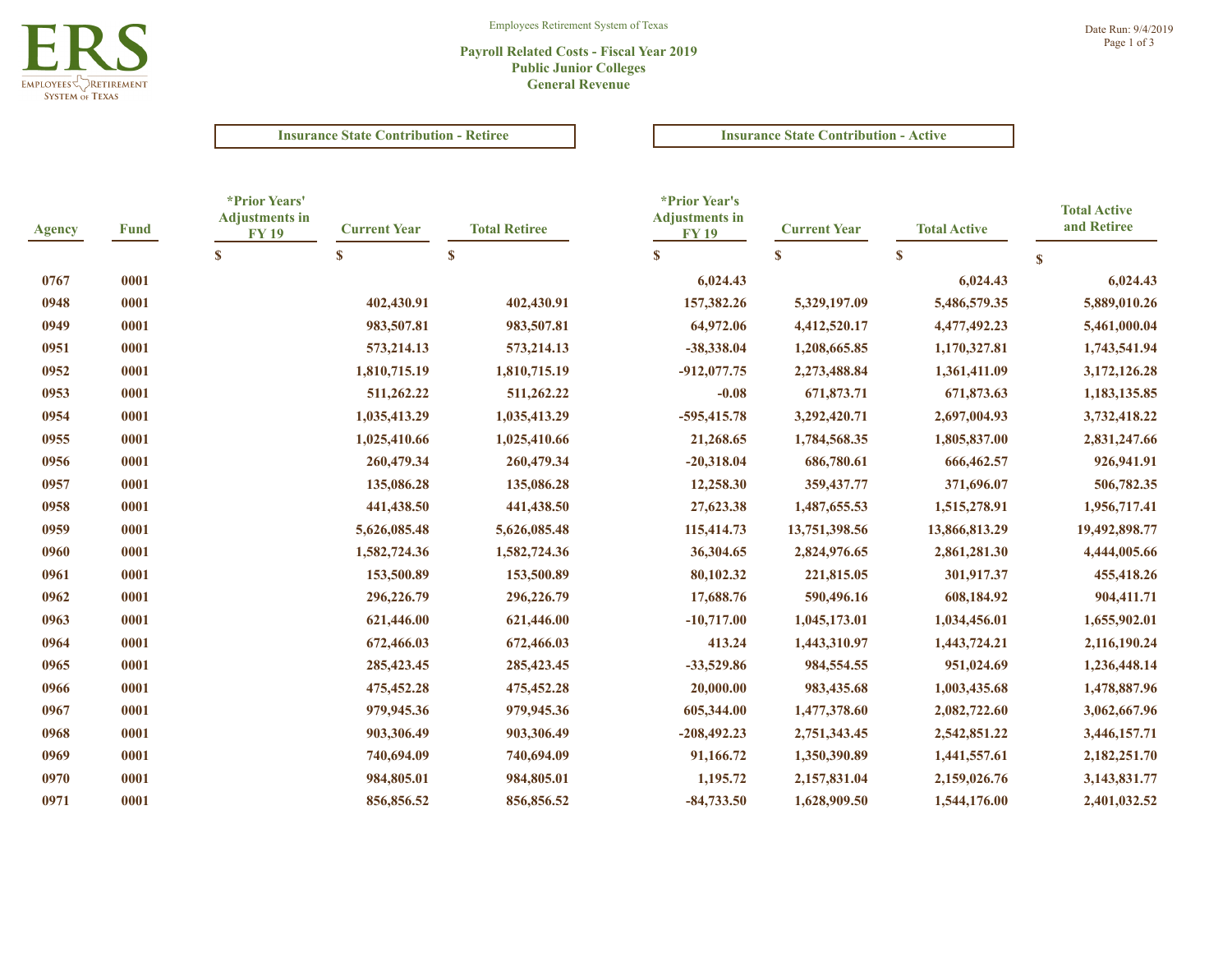

# **Payroll Related Costs - Fiscal Year 2019 Public Junior Colleges General Revenue**

## **Insurance State Contribution - Retiree Insurance State Contribution - Active**

| <b>Agency</b> | <b>Fund</b> | *Prior Years'<br><b>Adjustments in</b><br><b>FY19</b> | <b>Current Year</b> | <b>Total Retiree</b> | *Prior Year's<br><b>Adjustments in</b><br><b>FY19</b> | <b>Current Year</b> | <b>Total Active</b> | <b>Total Active</b><br>and Retiree |
|---------------|-------------|-------------------------------------------------------|---------------------|----------------------|-------------------------------------------------------|---------------------|---------------------|------------------------------------|
|               |             | $\mathbf{s}$                                          | S                   | $\boldsymbol{s}$     | $\mathbf{s}$                                          | $\mathbf{s}$        | $\mathbf{s}$        | $\mathbf{s}$                       |
| 0972          | 0001        |                                                       | 400,124.16          | 400,124.16           | 32,636.93                                             | 1,390,968.84        | 1,423,605.77        | 1,823,729.93                       |
| 0973          | 0001        |                                                       | 763,609.88          | 763,609.88           | $-194,902.21$                                         | 1,476,621.16        | 1,281,718.95        | 2,045,328.83                       |
| 0974          | 0001        |                                                       | 325,961.85          | 325,961.85           | $-50,561.59$                                          | 719,888.18          | 669,326.59          | 995,288.44                         |
| 0975          | 0001        |                                                       | 488,131.01          | 488,131.01           | 11,883.22                                             | 762,634.03          | 774,517.25          | 1,262,648.26                       |
| 0976          | 0001        |                                                       | 129,899.62          | 129,899.62           | 10,512.76                                             | 345,563.32          | 356,076.08          | 485,975.70                         |
| 0977          | 0001        |                                                       | 4,027,627.73        | 4,027,627.73         | 243,455.18                                            | 10,028,263.27       | 10,271,718.45       | 14,299,346.18                      |
| 0978          | 0001        |                                                       | 2,327,311.43        | 2,327,311.43         | $-80,487.58$                                          | 6,425,782.57        | 6,345,294.99        | 8,672,606.42                       |
| 0979          | 0001        |                                                       | 1,064,998.33        | 1,064,998.33         | 14,254.84                                             | 2,653,432.67        | 2,667,687.51        | 3,732,685.84                       |
| 0980          | 0001        |                                                       | 374,298.97          | 374,298.97           | $-22,089.43$                                          | 1,260,692.03        | 1,238,602.60        | 1,612,901.57                       |
| 0981          | 0001        |                                                       | 3,203,368.57        | 3,203,368.57         | 83,416.28                                             | 11,248,926.41       | 11,332,342.69       | 14,535,711.26                      |
| 0982          | 0001        |                                                       | 499,178.25          | 499,178.25           | 54,382.21                                             | 1,084,678.81        | 1,139,061.02        | 1,638,239.27                       |
| 0983          | 0001        |                                                       | 531,266.47          | 531,266.47           | $-20,549.81$                                          | 1,020,634.49        | 1,000,084.68        | 1,531,351.15                       |
| 0984          | 0001        |                                                       | 10,798.01           | 10,798.01            | 229,708.81                                            | 471,868.99          | 701,577.80          | 712,375.81                         |
| 0985          | 0001        |                                                       | 900,027.99          | 900,027.99           | 58,656.92                                             | 3,037,520.98        | 3,096,177.90        | 3,996,205.89                       |
| 0986          | 0001        |                                                       | 576,375.23          | 576,375.23           | 100,158.14                                            | 778,694.77          | 878,852.91          | 1,455,228.14                       |
| 0987          | 0001        |                                                       | 384,309.43          | 384,309.43           | 32,869.05                                             | 1,258,886.57        | 1,291,755.62        | 1,676,065.05                       |
| 0988          | 0001        |                                                       | 613,743.83          | 613,743.83           | $-76,209.52$                                          | 1,509,088.20        | 1,432,878.68        | 2,046,622.51                       |
| 0989          | 0001        |                                                       | 517,888.05          | 517,888.05           | $-57,039.51$                                          | 989,641.95          | 932,602.44          | 1,450,490.49                       |
| 0990          | 0001        |                                                       | 379,234.13          | 379,234.13           | 9,000.99                                              | 1,171,871.94        | 1,180,872.93        | 1,560,107.06                       |
| 0991          | 0001        |                                                       | 324,063.52          | 324,063.52           | $-75,712.59$                                          | 937,428.45          | 861,715.86          | 1,185,779.38                       |
| 0992          | 0001        |                                                       | 299,661.30          | 299,661.30           | $-37,948.04$                                          | 549,644.70          | 511,696.66          | 811,357.96                         |
| 0993          | 0001        |                                                       | 1,725,628.25        | 1,725,628.25         | $-322,875.61$                                         | 5,761,993.75        | 5,439,118.14        | 7,164,746.39                       |
| 0994          | 0001        |                                                       | 2,488,376.11        | 2,488,376.11         | 711,072.69                                            | 8,752,119.89        | 9,463,192.58        | 11,951,568.69                      |
| 0995          | 0001        |                                                       | 583,259.04          | 583,259.04           | $-32,326.94$                                          | 1,679,312.91        | 1,646,985.97        | 2,230,245.01                       |
|               |             |                                                       |                     |                      |                                                       |                     |                     |                                    |